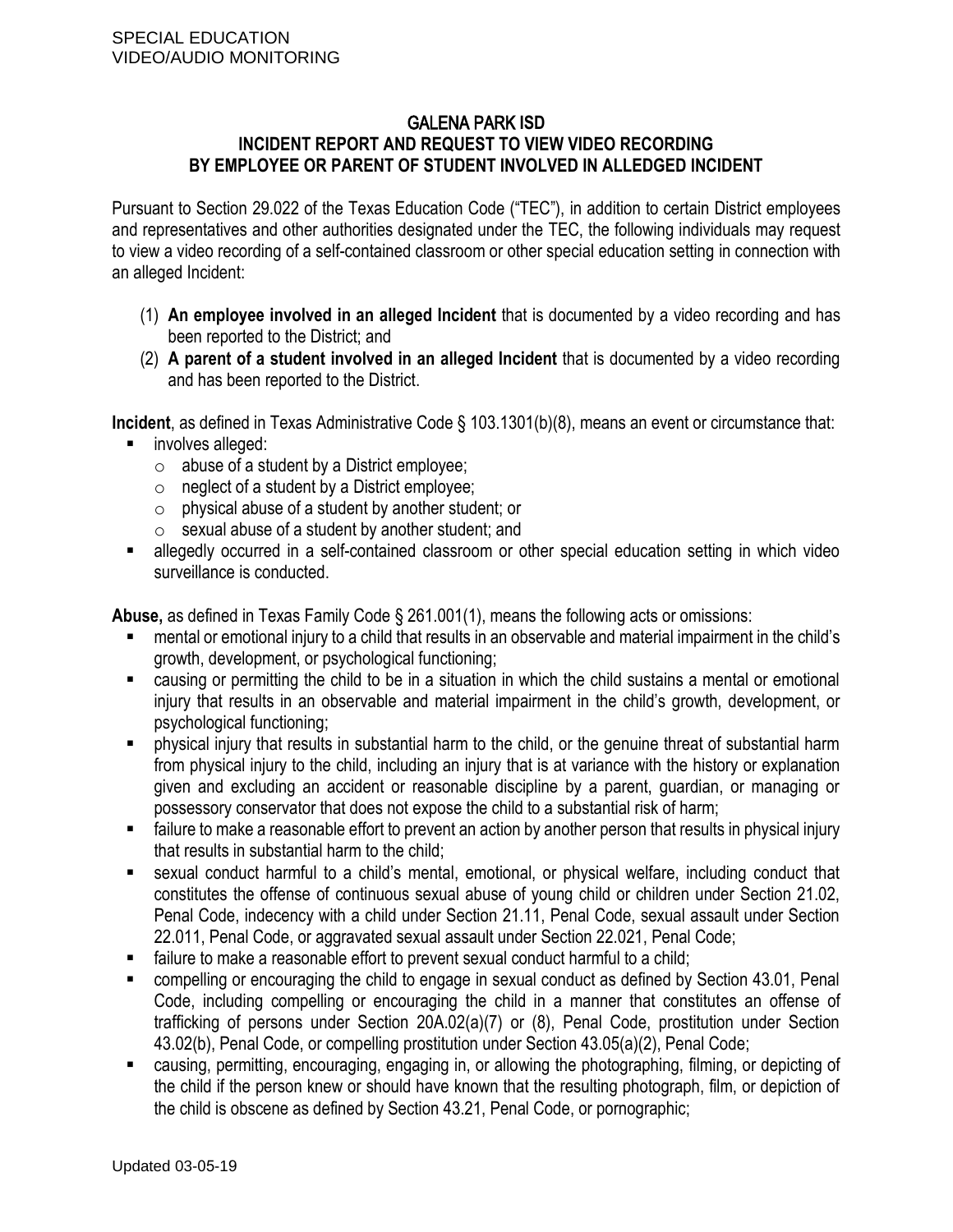## SPECIAL EDUCATION VIDEO/AUDIO MONITORING

- **the current use by a person of a controlled substance as defined by Chapter 481, Health and Safety** Code, in a manner or to the extent that the use results in physical, mental, or emotional injury to a child;
- causing, expressly permitting, or encouraging a child to use a controlled substance as defined by Chapter 481, Health and Safety Code;
- causing, permitting, encouraging, engaging in, or allowing a sexual performance by a child as defined by Section 43.25, Penal Code; or
- knowingly causing, permitting, encouraging, engaging in, or allowing a child to be trafficked in a manner punishable as an offense under Section 20A.02(a)(5), (6), (7), or (8), Penal Code, or the failure to make a reasonable effort to prevent a child from being trafficked in a manner punishable as an offense under any of those sections.

**Neglect**, as defined in Texas Family Code § 261.001(4), means the following acts or omissions:

- placing a child in or failing to remove a child from a situation that a reasonable person would realize requires judgment or actions beyond the child's level of maturity, physical condition, or mental abilities and that results in bodily injury or a substantial risk of immediate harm to the child;
- failing to seek, obtain, or follow through with medical care for a child, with the failure resulting in or presenting a substantial risk of death, disfigurement, or bodily injury or with the failure resulting in an observable and material impairment to the growth, development, or functioning of the child;
- the failure to provide a child with food, clothing, or shelter necessary to sustain the life or health of the child, excluding failure caused primarily by financial inability unless relief services had been offered and refused;
- placing a child in or failing to remove the child from a situation in which the child would be exposed to a substantial risk of sexual conduct harmful to the child; or
- placing a child in or failing to remove the child from a situation in which the child would be exposed to acts or omissions that constitute abuse under Subdivision (1)(E), (F), (G), (H), or (K) committed against another child; or
- the failure by the person responsible for a child's care, custody, or welfare to permit the child to return to the child's home without arranging for the necessary care for the child after the child has been absent from the home for any reason, including having been in residential placement or having run away.

Neglect does not include the refusal by a person responsible for a child's care, custody, or welfare to permit the child to remain in or return to the child's home resulting in the placement of the child in the conservatorship of the Department of Family and Protective Services if:

- the child has a severe emotional disturbance;
- the person's refusal is based solely on the person's inability to obtain mental health services necessary to protect the safety and well-being of the child; and
- the person has exhausted all reasonable means available to the person to obtain the mental health services described above.

**Physical Abuse**, as defined in Texas Family Code § 261.410(1), means the following acts or omissions:

- Physical injury that results in substantial harm to the child requiring emergency medical treatment; or
- Failure to make a reasonable effort to prevent an action by another person that results in physical injury that results in substantial harm to the child.

**Sexual Abuse**, as defined in TFC § 261.410(2), means the following acts or omissions:

- sexual conduct harmful to a child's mental, emotional, or physical welfare; or
- failure to make a reasonable effort to prevent sexual conduct harmful to a child.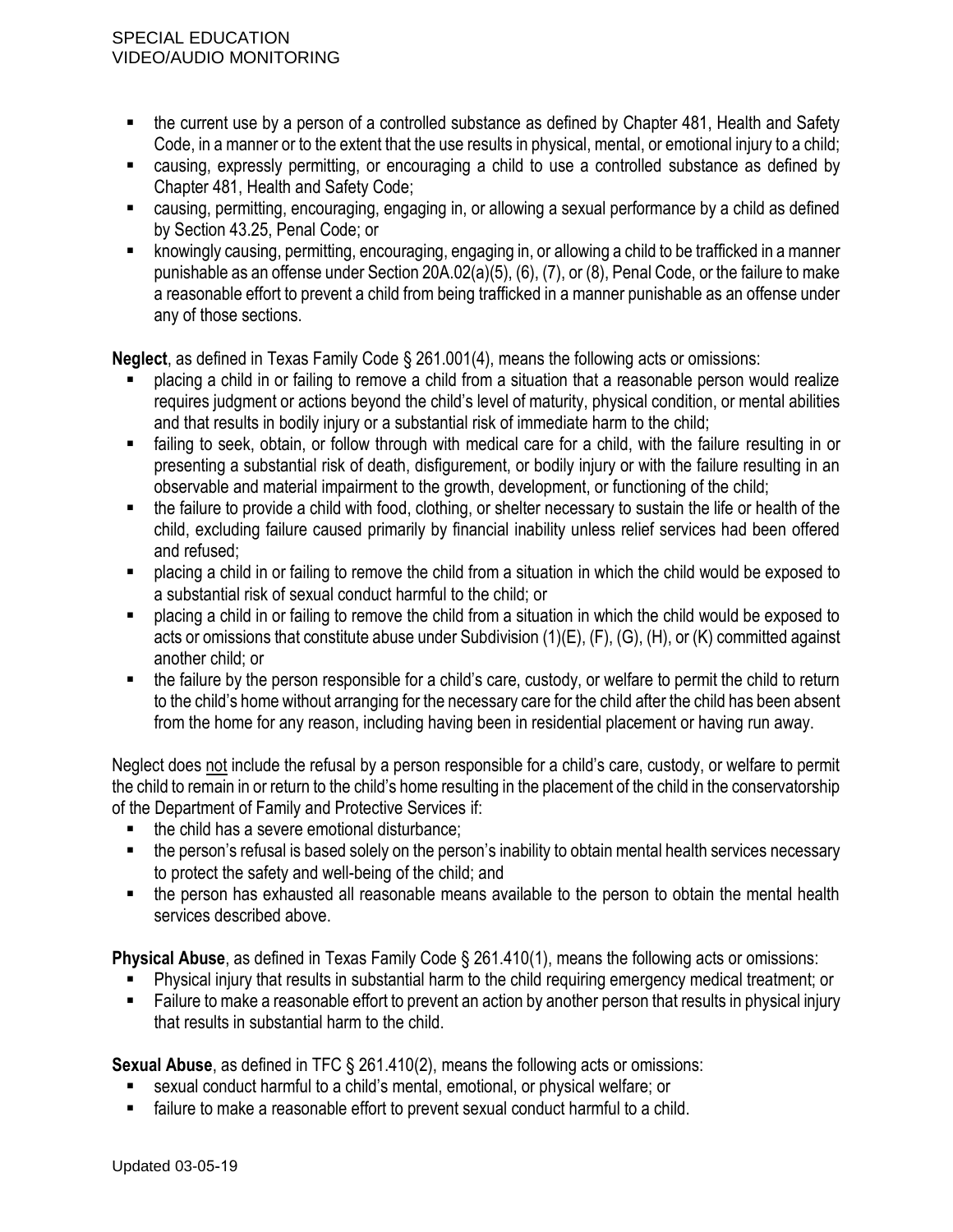## GALENA PARK **ISD INCIDENT REPORT AND REQUEST TO VIEW VIDEO RECORDING BY EMPLOYEE OR PARENT OF STUDENT INVOLVED IN ALLEDGED INCIDENT**

**Incident reports should be filed with the** Campus **Administrator as soon as possible after the individual filing the report suspects the alleged incident. If possible, incident reports should be filed no later than 48 hours after the event or circumstance giving rise to the allegation.** 

**Requester's Name:** \_\_\_\_\_\_\_\_\_\_\_\_\_\_\_\_\_\_\_\_\_\_\_\_\_\_\_\_\_\_\_\_\_\_\_\_\_\_\_\_\_

| Requester's email address: |  |
|----------------------------|--|
|                            |  |

| Requester's phone number: |  |
|---------------------------|--|
|                           |  |

**I am a (please check one)**:

*\_\_\_\_\_* **An employee involved in an alleged Incident** that is documented by a video recording*.*

*\_\_\_\_\_* **A parent of a student involved in an alleged Incident** that is documented by a video recording*.*  Please provide your student's name and campus information below:

| Student's name: |
|-----------------|
|-----------------|

**My report pertains to an event or circumstance involving alleged (please check all that apply):**

**EXECUTE:** Abuse of a student by a District employee

**Neglect of a student by a District employee** 

**\_\_\_\_\_** Physical Abuse of a student by another student

**EXECUTE:** Sexual Abuse of a student by another student

\_\_\_\_\_ Other: \_\_\_\_\_\_\_\_\_\_\_\_\_\_\_\_\_\_\_\_\_\_\_\_\_\_\_\_\_\_\_\_\_\_\_\_\_\_\_\_\_\_\_\_\_\_\_\_\_\_\_\_\_\_\_\_\_\_\_\_\_\_\_\_\_\_

**Location of the self-contained classroom or other special education setting where the alleged Incident occurred:** 

**\_\_\_\_\_\_\_\_\_\_\_\_\_\_\_\_\_\_\_\_\_\_\_\_\_\_\_\_\_\_\_\_\_\_\_\_\_\_\_\_\_\_\_\_\_\_\_\_\_\_\_\_\_\_\_\_\_\_\_\_\_\_\_\_\_\_\_\_\_\_\_\_\_\_\_\_\_\_\_\_\_\_\_\_\_ \_\_\_\_\_\_\_\_\_\_\_\_\_\_\_\_\_\_\_\_\_\_\_\_\_\_\_\_\_\_\_\_\_\_\_\_\_\_\_\_\_\_\_\_\_\_\_\_\_\_\_\_\_\_\_\_\_\_\_\_\_\_\_\_\_\_\_\_\_\_\_\_\_\_\_\_\_\_\_\_\_\_\_\_\_** 

**Date and time of the alleged Incident (please be specific and identify the date and time within a 48 hour window, if possible):** 

**\_\_\_\_\_\_\_\_\_\_\_\_\_\_\_\_\_\_\_\_\_\_\_\_\_\_\_\_\_\_\_\_\_\_\_\_\_\_\_\_\_\_\_\_\_\_\_\_\_\_\_\_\_\_\_\_\_\_\_\_\_\_\_\_\_\_\_\_\_\_\_\_\_\_\_\_\_\_\_\_\_\_\_\_\_ \_\_\_\_\_\_\_\_\_\_\_\_\_\_\_\_\_\_\_\_\_\_\_\_\_\_\_\_\_\_\_\_\_\_\_\_\_\_\_\_\_\_\_\_\_\_\_\_\_\_\_\_\_\_\_\_\_\_\_\_\_\_\_\_\_\_\_\_\_\_\_\_\_\_\_\_\_\_\_\_\_\_\_\_\_** 

**Please describe with specificity the nature of your report, including the events or circumstances giving rise to your report and the name of any** Galena Park **ISD staff member/employee or student that may be involved in the alleged incident (please attach additional pages if necessary):**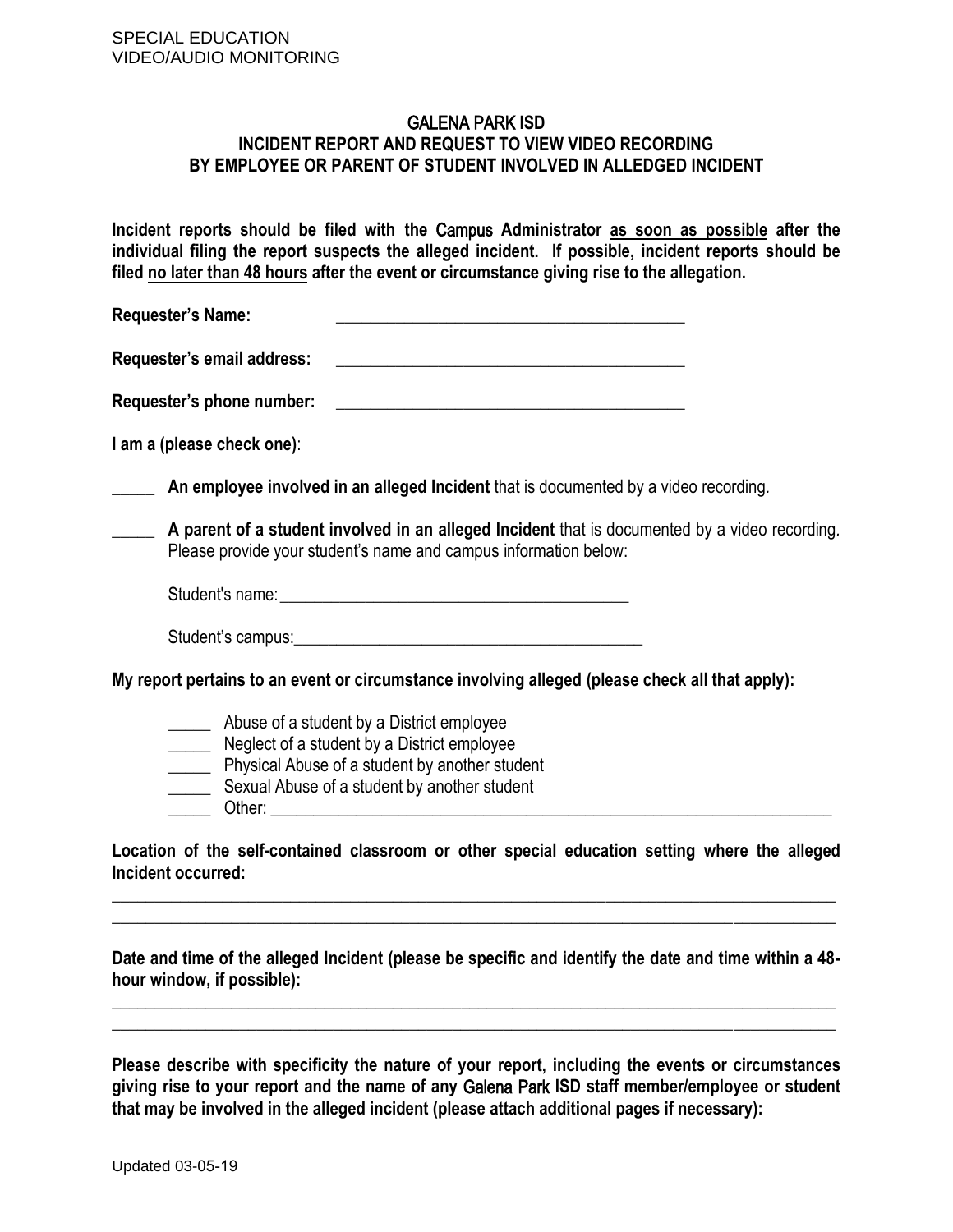| Date: __________                                                                                       |  |
|--------------------------------------------------------------------------------------------------------|--|
|                                                                                                        |  |
|                                                                                                        |  |
|                                                                                                        |  |
|                                                                                                        |  |
|                                                                                                        |  |
|                                                                                                        |  |
|                                                                                                        |  |
| Please provide any additional information that you would like to share in connection with your report: |  |
|                                                                                                        |  |
|                                                                                                        |  |
|                                                                                                        |  |
|                                                                                                        |  |
|                                                                                                        |  |
|                                                                                                        |  |
|                                                                                                        |  |
|                                                                                                        |  |
|                                                                                                        |  |
|                                                                                                        |  |
|                                                                                                        |  |
|                                                                                                        |  |
|                                                                                                        |  |
|                                                                                                        |  |
|                                                                                                        |  |
|                                                                                                        |  |
|                                                                                                        |  |
|                                                                                                        |  |
|                                                                                                        |  |
|                                                                                                        |  |
|                                                                                                        |  |
|                                                                                                        |  |
|                                                                                                        |  |
|                                                                                                        |  |
|                                                                                                        |  |
|                                                                                                        |  |
|                                                                                                        |  |
|                                                                                                        |  |
|                                                                                                        |  |
|                                                                                                        |  |
|                                                                                                        |  |